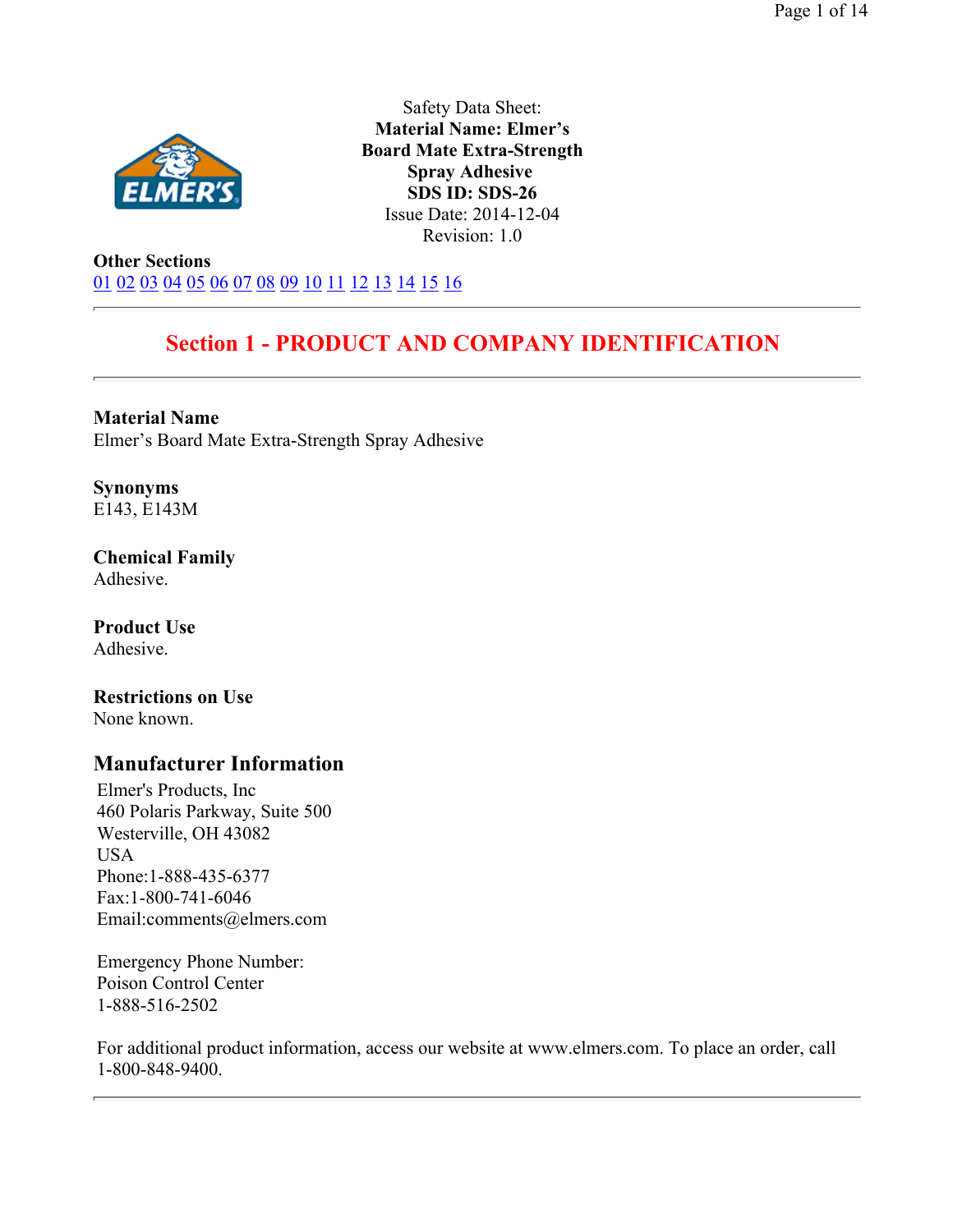# **Section 2 - HAZARDS IDENTIFICATION**

## **Classification in accordance with paragraph (d) of 29 CFR 1910.1200.**

Flammable Aerosols - Category 1 Aspiration Hazard - Category 1 Skin Corrosion/Irritation - Category 2 Serious Eye Damage/Eye Irritation - Category 2A Specific Target Organ Toxicity - Single Exposure - Category 3 Hazardous to the Aquatic Environment - Acute - Category 2 Hazardous to the Aquatic Environment - Chronic - Category 2

# **GHS Label Elements**

### **Symbol(s)**



**Signal Word** 

Danger

## **Hazard Statement(s)**

Extremely flammable aerosol May be fatal if swallowed and enters airways Causes skin irritation Causes serious eye irritation May cause respiratory irritation. May cause drowsiness or dizziness Toxic to aquatic life with long lasting effects

# **Precautionary Statement(s)**

### **Prevention**

Keep away from heat/sparks/open flame/hot surfaces - No smoking Pressurized container: Do not pierce or burn, even after use Do not spray on an open flame or other ignition sources Use only outdoors or in a well-ventilated area Wear protective gloves/protective clothing/eye protection/face protection Avoid breathing dust/fume/gas/mist/vapours/spray Wash thoroughly after handling Avoid release to the environment

## **Response**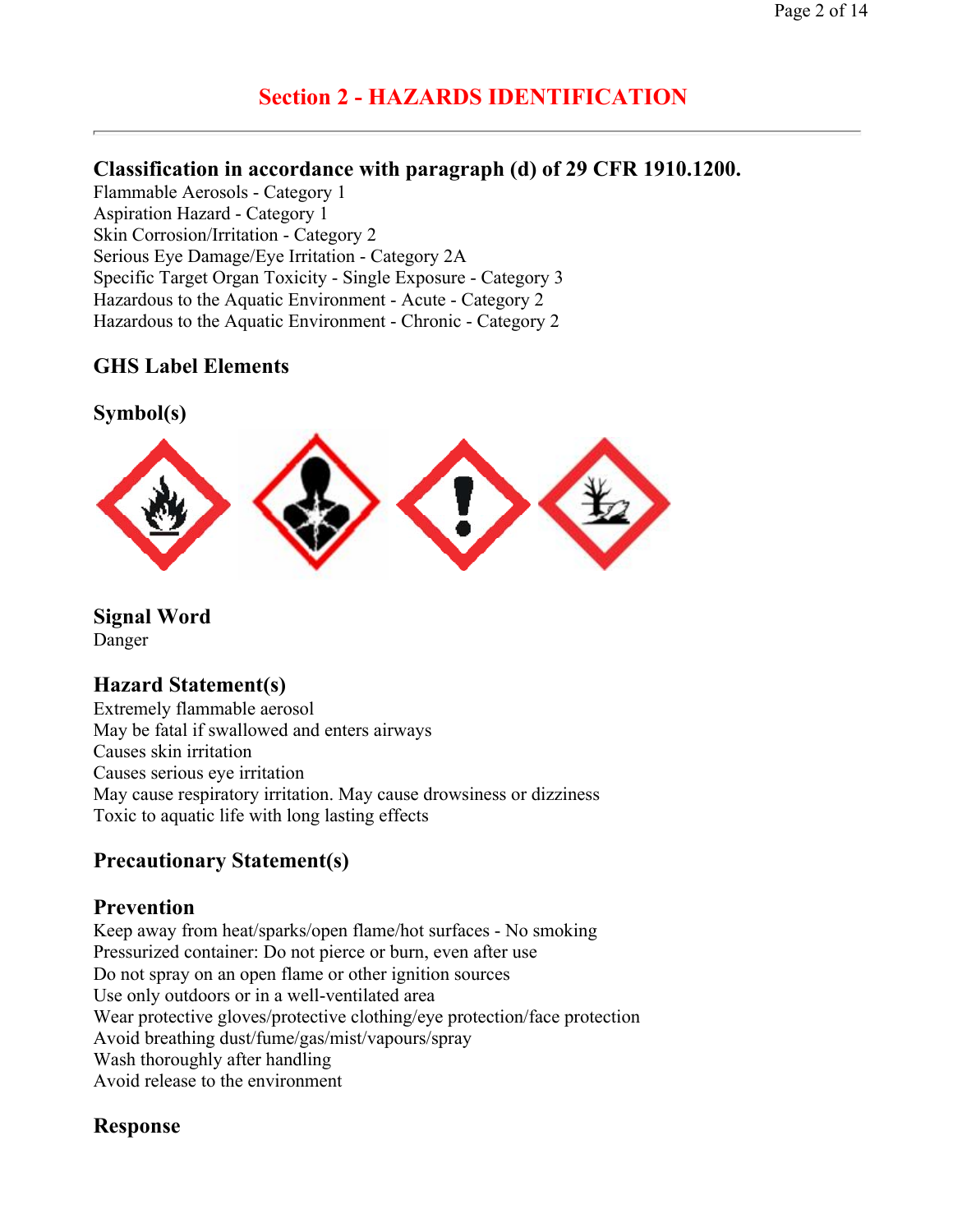Collect spillage

IF INHALED: Remove person to fresh air and keep at rest in a position comfortable for breathing IF IN EYES: Rinse cautiously with water for several minutes. Remove contact lenses, if present and easy to do. Continue rinsing If eye irritation persists, get medical advice/attention IF ON SKIN: Wash with plenty of soap and water If skin irritation occurs: Get medical advice/attention Take off contaminated clothing and wash before reuse IF SWALLOWED: Immediately call a POISON CENTER/doctor Do NOT induce vomiting Call a POISON CENTER or doctor if you feel unwell Specific treatment (see label)

# **Storage**

Store in a well-ventilated place. Keep container tightly closed Store locked up Protect from sunlight. Do not expose to temperatures exceeding 50 °C/122 °F

# **Disposal**

Dispose of contents/container in accordance with local/regional/national/international regulations

# **Section 3 - COMPOSITION / INFORMATION ON INGREDIENTS**

| <b>CAS</b>     | <b>Component Name</b> | Percent    |  |
|----------------|-----------------------|------------|--|
| $107 - 83 - 5$ | 2-Methylpentane       | $20 - 40$  |  |
| $96 - 14 - 0$  | 3-Methylpentane       | $10 - 20$  |  |
| $67 - 64 - 1$  | Acetone               | $10 - 20$  |  |
| $75 - 37 - 6$  | 1,1-Difluoroethane    | $2.5 - 10$ |  |
| $75 - 83 - 2$  | Neohexane             | $2.5 - 10$ |  |
| $79 - 29 - 8$  | 2,3-Dimethylbutane    | $2.5 - 10$ |  |

# **Section 4 - FIRST AID MEASURES**

# **Description of Necessary Measures**

Call a POISON CENTER or doctor/physician if you feel unwell.

# **Inhalation**

Remove person to fresh air and keep comfortable for breathing. Call a POISON CENTER or doctor if you feel unwell.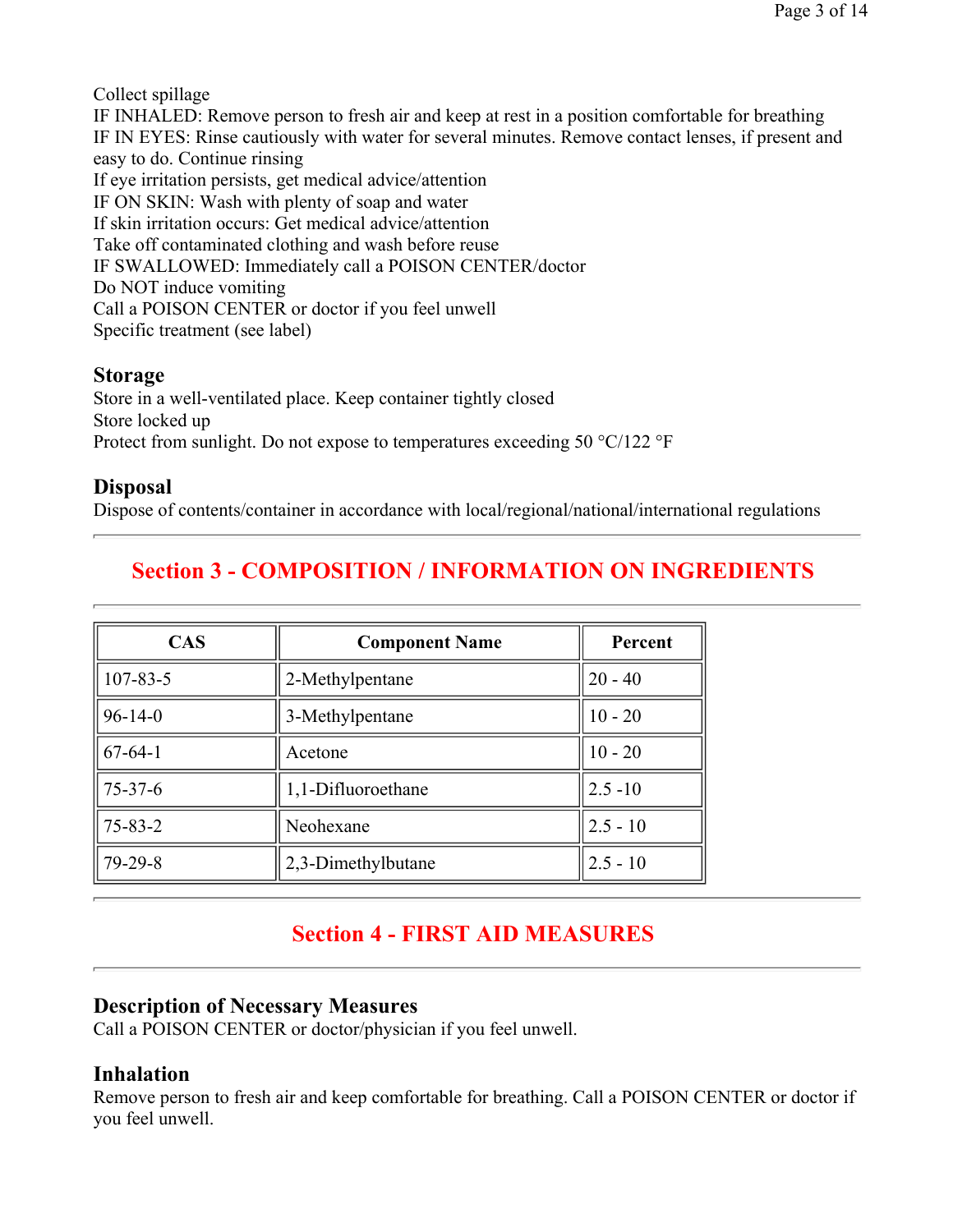## **Skin**

Wash with plenty of soap and water. If skin irritation occurs: Get medical advice/attention. Take off contaminated clothing and wash before reuse.

## **Eyes**

Immediately flush eyes with plenty of water for at least 15 minutes. Remove contact lenses, if present and easy to do. Continue rinsing. Get medical attention if irritation develops or persists.

## **Ingestion**

Immediately call a POISON CENTER or doctor/physician. Do NOT induce vomiting. If vomiting occurs, keep head lower than hips to help prevent aspiration. Aspiration into the lungs may result in pulmonary edema and pneumonitis.

# **Most Important Symptoms/Effects**

### **Acute**

May cause respiratory irritation, skin irritation, eye irritation. May cause drowsiness or dizziness.

### **Delayed**

No information on significant adverse effects.

### **Note to Physicians**

Mineral oil, vegetable oil, or petroleum jelly may help soften the bonding between skin surfaces.

# **Section 5 - FIRE FIGHTING MEASURES**

# **Extinguishing Media**

### **Suitable Extinguishing Media**

regular dry powder. alcohol resistant foam. water. carbon dioxide.

### **Unsuitable Extinguishing Media**

None known.

## **Special Hazards Arising from the Chemical**

Pressurized container: May burst if heated, releasing flammable gases.

# **Special Protective Equipment and Precautions for Firefighters**

Wear self-contained breathing apparatus with a full facepiece and protective clothing.

### **Fire Fighting Measures**

Move container from fire area if it can be done without risk. Cool containers with water spray until well after the fire is out. For massive fire, use unmanned hose holders or monitor nozzles; if this is impossible withdraw from area and let fire burn. In case of fire and/or explosion do not breathe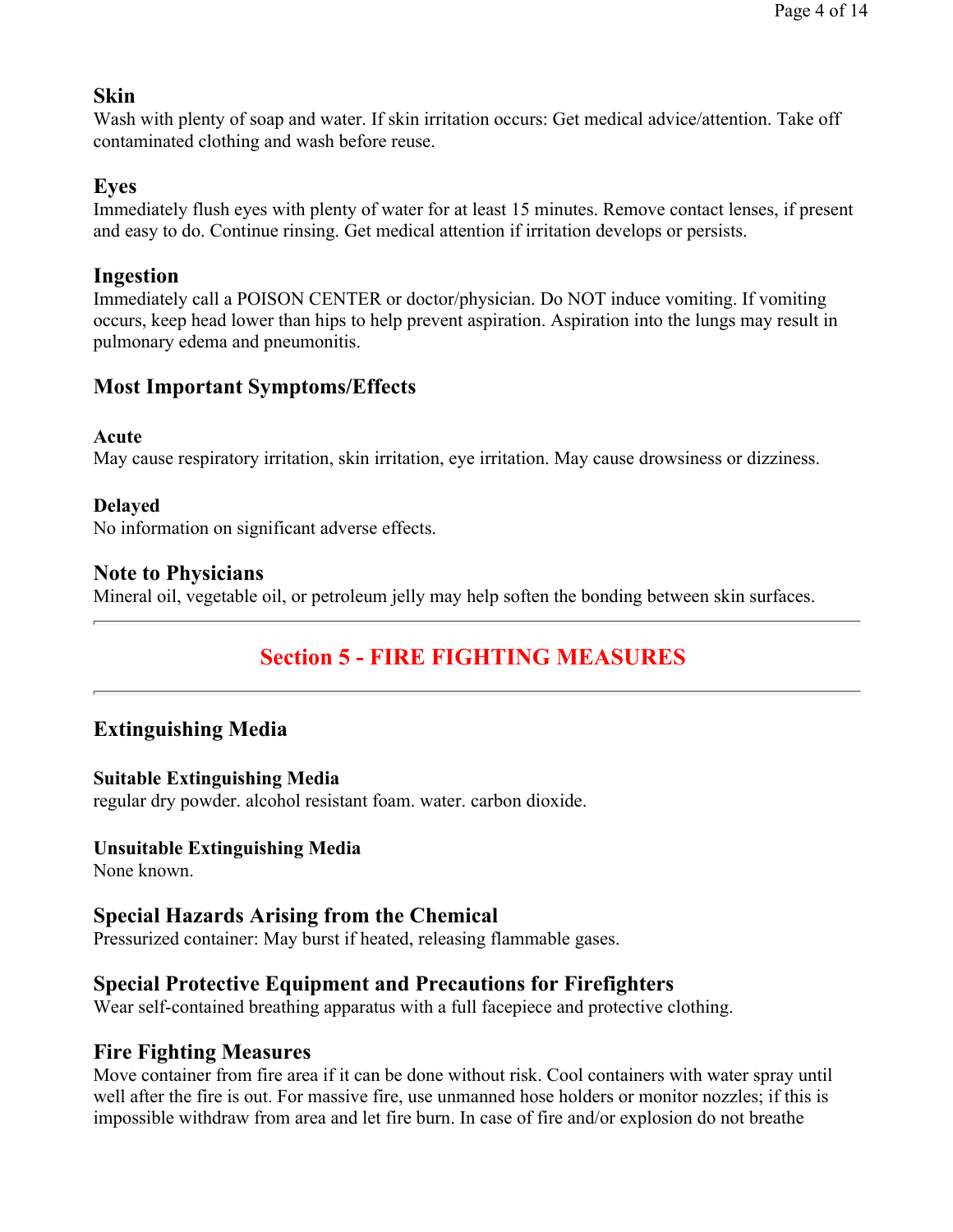fumes. Wear full protective fire fighting gear including self contained breathing apparatus (SCBA) for protection against possible exposure.

# **Section 6 - ACCIDENTAL RELEASE MEASURES**

### **Personal Precautions, Protective Equipment and Emergency Procedures**

Keep unnecessary people away, isolate hazard area and deny entry. Wear personal protective clothing and equipment, see Section 8. Do not touch damaged containers or spilled material unless wearing appropriate protective clothing.

## **Methods and Materials for Containment and Cleaning Up**

Keep unnecessary people away, isolate hazard area and deny entry. Stay upwind and keep out of low areas. Ventilate closed spaces before entering. Eliminate all ignition sources if safe to do so. Keep away from heat, hot surfaces, sparks, open flames and other ignition sources. No smoking. Move containers away from spill to a safe area. Isolate area until gas has dispersed. Collect spillage. Prevent entry into waterways, sewers, basements, or confined areas.

### **Environmental Precautions**

Avoid release to the environment. Avoid discharge into drains, surface water or groundwater. In case of gas escape or of entry into waterways, soil or drains, inform the responsible authorities.

# **Section 7 - HANDLING AND STORAGE**

## **Precautions for Safe Handling**

Pressurized container: Do not pierce or burn, even after use. Do not spray on naked flames or any incandescent material. Do not eat, drink or smoke when using this product. Do not cut, puncture, or weld on or near this container. Ground any equipment used in handling. Do not reuse containers. Avoid breathing dust/fume/gas/mist/vapors/spray. Avoid contact with skin and eyes. Avoid prolonged exposure. Use only in well-ventilated areas. Do not empty into drains. Keep out of the reach of children.

# **Conditions for Safe Storage, Including any Incompatibilities**

Store in a well-ventilated place. Keep container tightly closed

Store locked up

Protect from sunlight. Do not expose to temperatures exceeding 50  $^{\circ}$ C/122  $^{\circ}$ F

Do not puncture container. Keep away from heat and ignition sources. Pressurized container: protect from sunlight and do not expose to temperatures exceeding 50°C. Do not pierce or burn, even after use. This material can accumulate static charge by flow or agitation and can be ignited by static discharge. Keep away from incompatible materials. Keep out of reach of children.

# **Incompatible Materials**

oxidizing agents.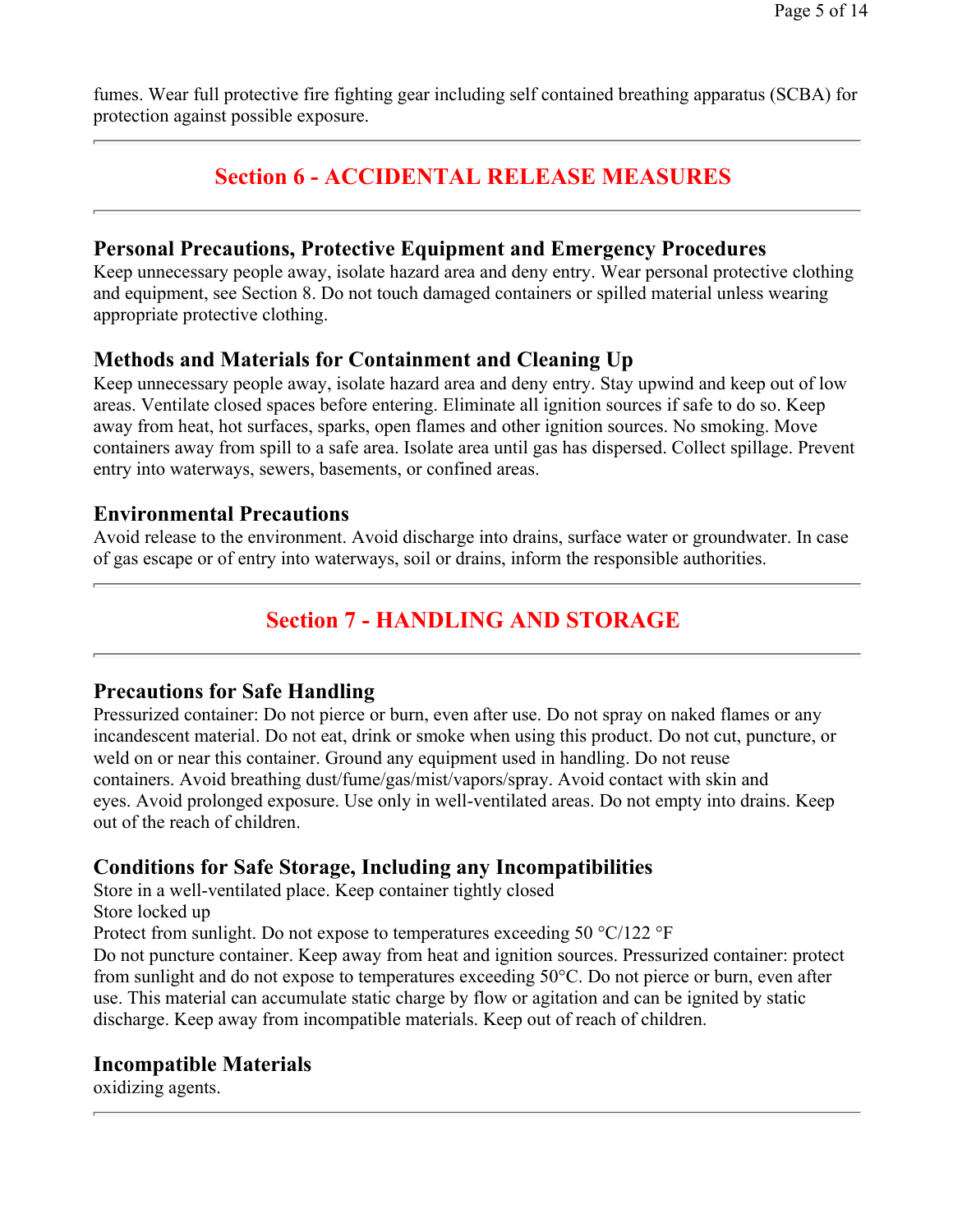| 2-Methylpentane | $107 - 83 - 5$                                                                                                                    |  |  |  |
|-----------------|-----------------------------------------------------------------------------------------------------------------------------------|--|--|--|
| ACGIH:          | 500 ppm TWA (related to Isohexane)                                                                                                |  |  |  |
|                 | 1000 ppm STEL (related to Isohexane)                                                                                              |  |  |  |
| NIOSH:          | 100 ppmTWA; 350 mg/m3TWA (related to Isohexane)                                                                                   |  |  |  |
|                 | 510 ppm Ceiling 15 min; 1800 mg/m3 Ceiling 15 min (related to Isohexane)                                                          |  |  |  |
| Mexico:         | 500 ppmTWA LMPE-PPT (except n-Hexane); 1760 mg/m3TWA LMPE-PPT<br>(except n-Hexane) (related to Hexane, branched and linear)       |  |  |  |
|                 | 1000 ppmSTEL [LMPE-CT] (except n-Hexane); 3500 mg/m3STEL [LMPE-<br>CT] (except n-Hexane) (related to Hexane, branched and linear) |  |  |  |
| 3-Methylpentane | $96 - 14 - 0$                                                                                                                     |  |  |  |
| ACGIH:          | 500 ppm TWA (related to Isohexane)                                                                                                |  |  |  |
|                 | 1000 ppm STEL (related to Isohexane)                                                                                              |  |  |  |
| NIOSH:          | 100 ppmTWA; 350 mg/m3TWA (related to Isohexane)                                                                                   |  |  |  |
|                 | 510 ppm Ceiling 15 min; 1800 mg/m3 Ceiling 15 min (related to Isohexane)                                                          |  |  |  |
| Mexico:         | 500 ppmTWA LMPE-PPT (except n-Hexane); 1760 mg/m3TWA LMPE-PPT<br>(except n-Hexane) (related to Hexane, branched and linear)       |  |  |  |
|                 | 1000 ppmSTEL [LMPE-CT] (except n-Hexane); 3500 mg/m3STEL [LMPE-<br>CT] (except n-Hexane) (related to Hexane, branched and linear) |  |  |  |
| Acetone         | $67 - 64 - 1$                                                                                                                     |  |  |  |
| ACGIH:          | 500 ppm TWA                                                                                                                       |  |  |  |
|                 | 750 ppm STEL                                                                                                                      |  |  |  |
| NIOSH:          | 250 ppmTWA; 590 mg/m3TWA                                                                                                          |  |  |  |
|                 | 2500 ppmIDLH (10% LEL)                                                                                                            |  |  |  |
| Europe:         | 500 ppm TWA; 1210 mg/m3 TWA                                                                                                       |  |  |  |
| OSHA (US):      | 1000 ppmTWA; 2400 mg/m3TWA                                                                                                        |  |  |  |
| Mexico:         | 1000 ppmTWA LMPE-PPT; 2400 mg/m3TWA LMPE-PPT                                                                                      |  |  |  |
|                 | 1260 ppmSTEL [LMPE-CT]; 3000 mg/m3STEL [LMPE-CT]                                                                                  |  |  |  |
| Neohexane       | $75 - 83 - 2$                                                                                                                     |  |  |  |
| ACGIH:          | 500 ppm TWA (related to Isohexane)                                                                                                |  |  |  |
|                 |                                                                                                                                   |  |  |  |

# **Component Exposure Limits**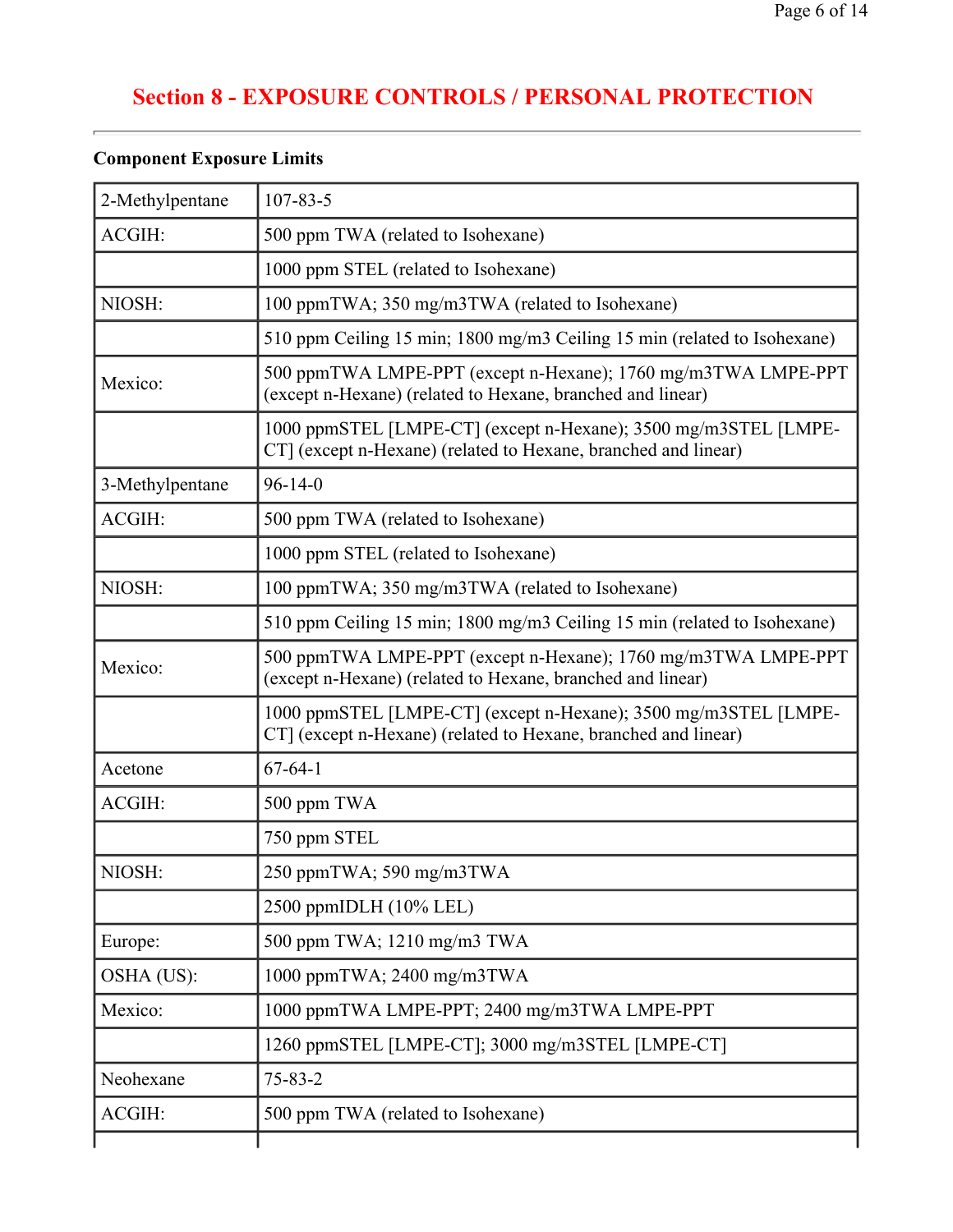|                    | 1000 ppm STEL (related to Isohexane)                                                                                              |  |  |  |  |
|--------------------|-----------------------------------------------------------------------------------------------------------------------------------|--|--|--|--|
| NIOSH:             | 100 ppmTWA; 350 mg/m3TWA (related to Isohexane)                                                                                   |  |  |  |  |
|                    | 510 ppm Ceiling 15 min; 1800 mg/m3 Ceiling 15 min (related to Isohexane)                                                          |  |  |  |  |
| Mexico:            | 500 ppmTWA LMPE-PPT (except n-Hexane); 1760 mg/m3TWA LMPE-PPT<br>(except n-Hexane) (related to Hexane, branched and linear)       |  |  |  |  |
|                    | 1000 ppmSTEL [LMPE-CT] (except n-Hexane); 3500 mg/m3STEL [LMPE-<br>CT] (except n-Hexane) (related to Hexane, branched and linear) |  |  |  |  |
| 2,3-Dimethylbutane | $79 - 29 - 8$                                                                                                                     |  |  |  |  |
| ACGIH:             | 500 ppm TWA (related to Isohexane)                                                                                                |  |  |  |  |
|                    | 1000 ppm STEL (related to Isohexane)                                                                                              |  |  |  |  |
| NIOSH:             | 100 ppmTWA; 350 mg/m3TWA (related to Isohexane)                                                                                   |  |  |  |  |
|                    | 510 ppm Ceiling 15 min; 1800 mg/m3 Ceiling 15 min (related to Isohexane)                                                          |  |  |  |  |
| Mexico:            | 500 ppmTWA LMPE-PPT (except n-Hexane); 1760 mg/m3TWA LMPE-PPT<br>(except n-Hexane) (related to Hexane, branched and linear)       |  |  |  |  |
|                    | 1000 ppmSTEL [LMPE-CT] (except n-Hexane); 3500 mg/m3STEL [LMPE-<br>CT (except n-Hexane) (related to Hexane, branched and linear)  |  |  |  |  |

### **Biological limit value**

There are no biological limit values for any of this product's components.

### **Engineering Controls**

Provide local exhaust or process enclosure ventilation system. Ensure compliance with applicable exposure limits.

## **Individual Protection Measures, such as Personal Protective Equipment**

### **Eye/face protection**

Wear eye/face protection. Wear safety glasses with side shields. Provide an emergency eye wash fountain and quick drench shower in the immediate work area.

### **Skin Protection**

Wear appropriate chemical resistant clothing.

### **Respiratory Protection**

A NIOSH approved air-purifying respirator with an appropriate cartridge or canister may be appropriate under certain circumstances where airborne concentrations are expected to exceed exposure limits.

### **Glove Recommendations**

Wear protective gloves.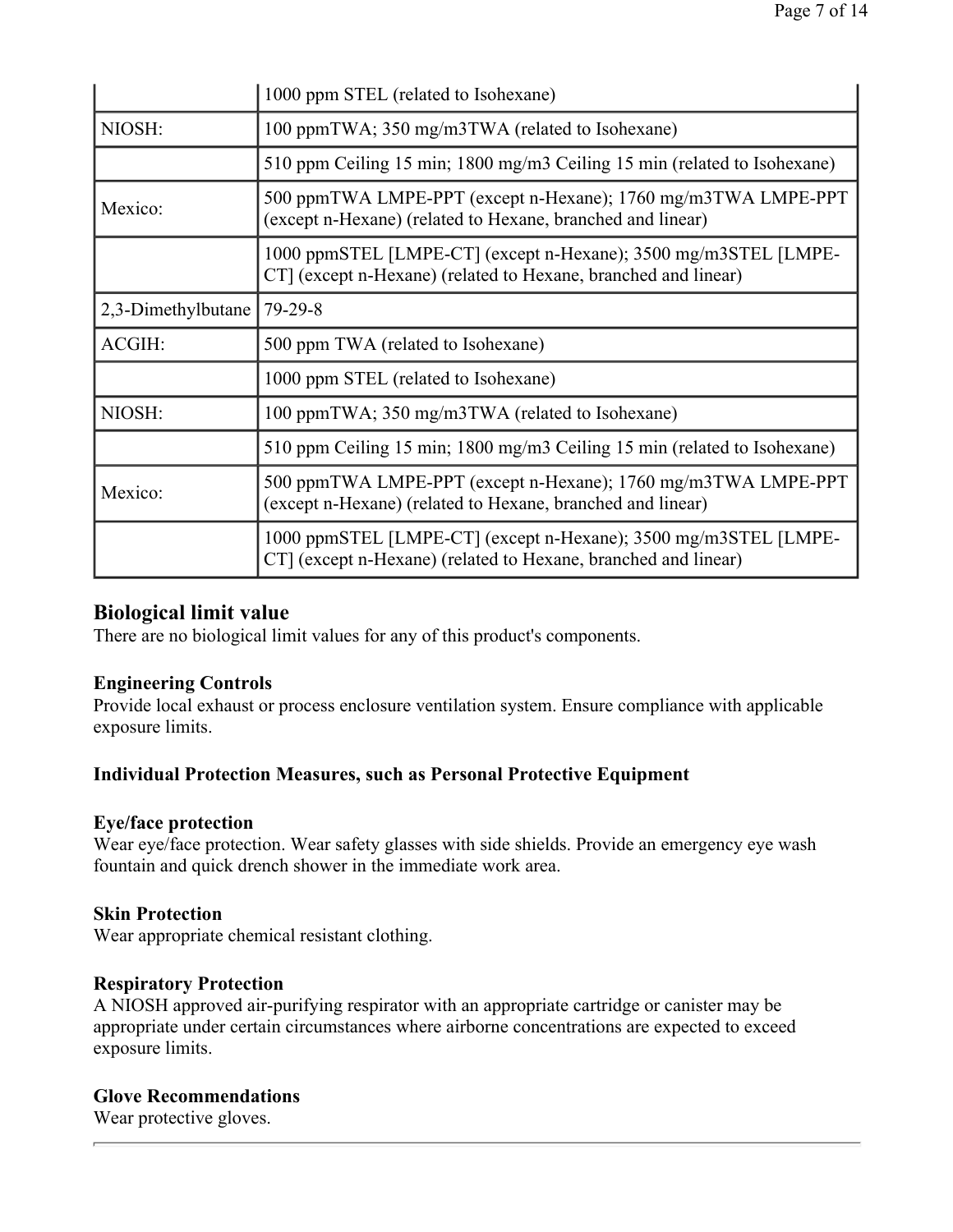# **Section 9 - PHYSICAL AND CHEMICAL PROPERTIES**

| Appearance                        | <b>Not</b><br>available                                     | <b>Physical State</b>                            | aerosol                            |  |  |
|-----------------------------------|-------------------------------------------------------------|--------------------------------------------------|------------------------------------|--|--|
| Odor                              | <b>Not</b><br>available                                     | Color                                            | Not available                      |  |  |
| <b>Odor Threshold</b>             | Not<br>available                                            | pH                                               | Not available                      |  |  |
| <b>Melting Point</b>              | <b>Not</b><br>available                                     | <b>Boiling Point</b>                             | Not available                      |  |  |
| <b>Freezing point</b>             | <b>Not</b><br>available                                     | <b>Evaporation Rate</b>                          | Not available                      |  |  |
| <b>Boiling Point</b><br>Range     | <b>Not</b><br><b>Flammability (solid, gas)</b><br>available |                                                  | Not available                      |  |  |
| <b>Autoignition</b>               | <b>Not</b><br><b>Flash Point</b><br>available               |                                                  | 172.1 °F ((77.83 °C)<br>estimated) |  |  |
| <b>Lower Explosive</b><br>Limit   | Not<br>available                                            | Decomposition                                    | Not available                      |  |  |
| <b>Upper Explosive</b><br>Limit   | Not<br>available                                            | <b>Vapor Pressure</b>                            | 506.37 psig @ 70 °F<br>(estimated) |  |  |
| <b>Vapor Density</b><br>$(air=1)$ | <b>Not</b><br>available                                     | <b>Specific Gravity (water=1)</b>                | 0.42 (estimated)                   |  |  |
| <b>Water Solubility</b>           | <b>Not</b><br>available                                     | <b>Partition coefficient:</b><br>n-octanol/water | Not available                      |  |  |
| <b>Viscosity</b>                  | <b>Not</b><br>available                                     | <b>Solubility (Other)</b>                        | Not available                      |  |  |
| <b>Density</b>                    | <b>Not</b><br>available                                     |                                                  |                                    |  |  |

# **Section 10 - STABILITY AND REACTIVITY**

# **Reactivity**

No hazard expected.

# **Chemical Stability**

Stable under normal conditions of use.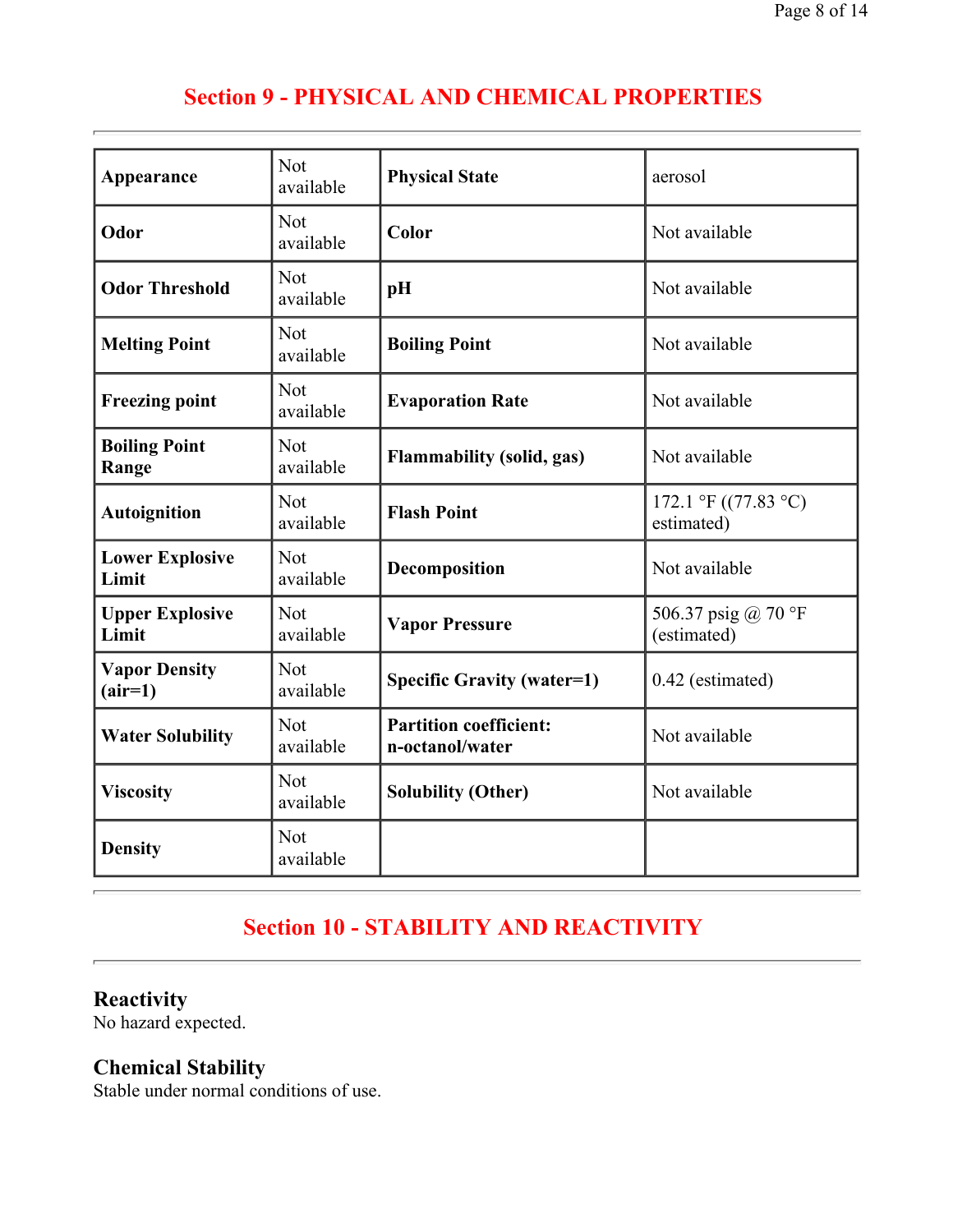# **Possibility of Hazardous Reactions**

Hazardous polymerization will not occur.

## **Conditions to Avoid**

Avoid heat, flames, sparks and other sources of ignition. Avoid friction and static electricity.

**Incompatible Materials**  oxidizing agents.

### **Hazardous decomposition products**

oxides of carbon, hydrocarbons.

# **Section 11 - TOXICOLOGICAL INFORMATION**

### **Information on Likely Routes of Exposure**

#### **Inhalation**

May be fatal if swallowed and enters airways. Prolonged exposure can cause nausea, dizziness, headache, and narcotic effects. May cause respiratory irritation. May cause a narcotic effect.

**Skin Contact**  Causes skin irritation.

**Eye Contact**  Causes serious eye irritation.

#### **Ingestion**

May be fatal if swallowed and enters airways.

## **Acute and Chronic Toxicity**

## **Component Analysis - LD50/LC50**

The components of this material have been reviewed in various sources and the following selected endpoints are published: 2-Methylpentane (107-83-5) Oral LD50Rat 15000 mg/kg (related to Hexane, branched and linear) 3-Methylpentane (96-14-0) Oral LD50Rat 15000 mg/kg (related to Hexane, branched and linear) Acetone (67-64-1) Inhalation LC50Rat 50100 mg/m3 8 h Neohexane (75-83-2) Oral LD50Rat 15000 mg/kg (related to Hexane, branched and linear) 2,3-Dimethylbutane (79-29-8) Oral LD50Rat 15000 mg/kg (related to Hexane, branched and linear)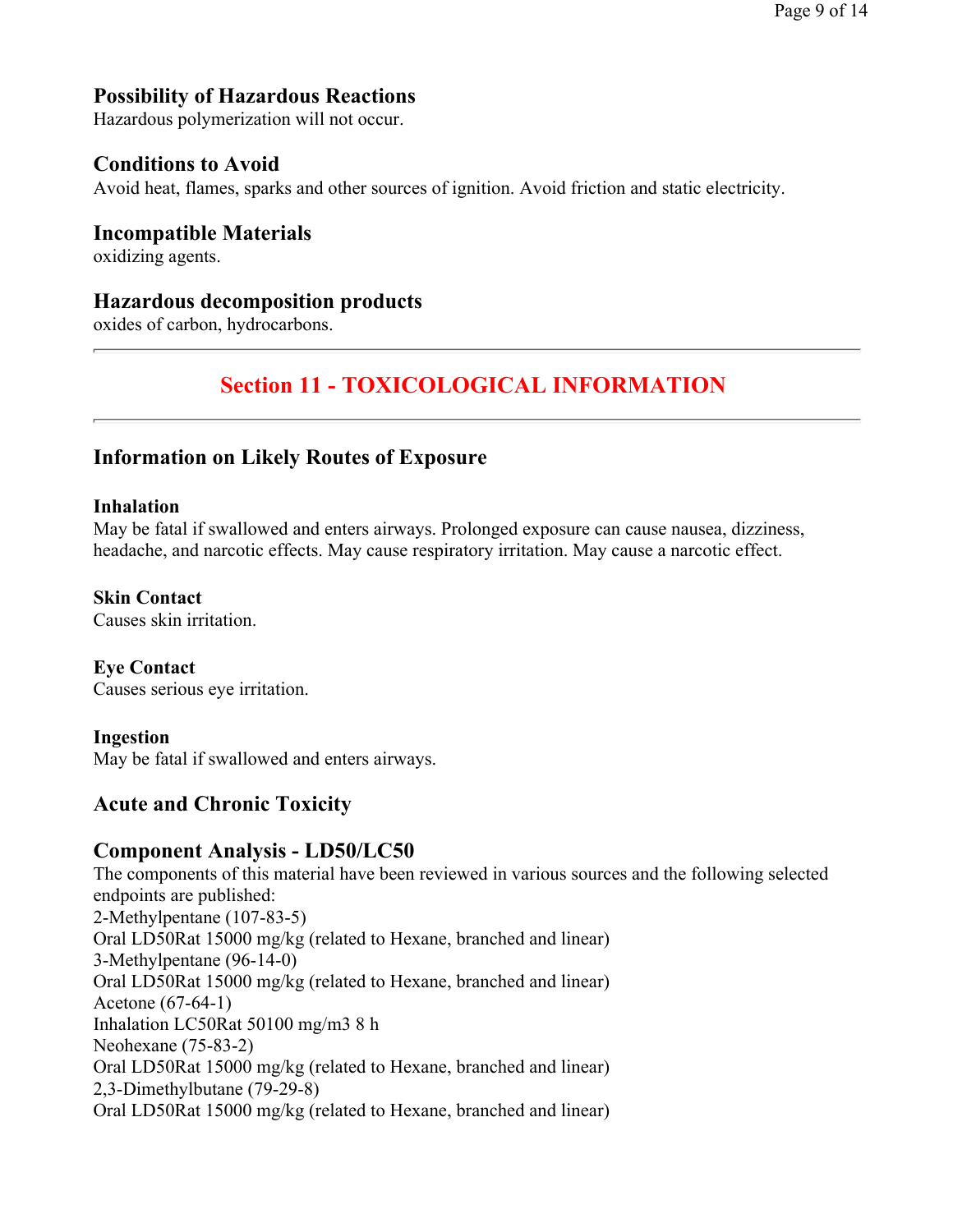Page 10 of 14

# **Immediate Effects**

May cause eye irritation, respiratory tract irritation, skin irritation. May cause drowsiness or dizziness. May be fatal if swallowed.

# **Delayed Effects**

No information on significant adverse effects.

# **Irritation/Corrosivity Data**

Causes skin irritation, eye irritation, respiratory tract irritation.

# **Respiratory Sensitization**

No information available for the product.

## **Dermal Sensitization**

No information available for the product.

## **Component Carcinogenicity**

| Acetone $\Big  67-64-1 \Big $ |                                                      |
|-------------------------------|------------------------------------------------------|
|                               | ACGIH:   A4 - Not Classifiable as a Human Carcinogen |

## **Germ Cell Mutagenicity**

No information available for the product.

## **Reproductive Toxicity**

No information available for the product.

## **Specific Target Organ Toxicity - Single Exposure**

respiratory tract irritation.

## **Specific Target Organ Toxicity - Repeated Exposure**

No target organs identified.

## **Aspiration hazard**

May be fatal if swallowed and enters airways.

# **Medical Conditions Aggravated by Exposure**

No data available.

# **Section 12 - ECOLOGICAL INFORMATION**

### **Component Analysis - Aquatic Toxicity**

| -<br>$\overline{ }$<br>™- |
|---------------------------|
|                           |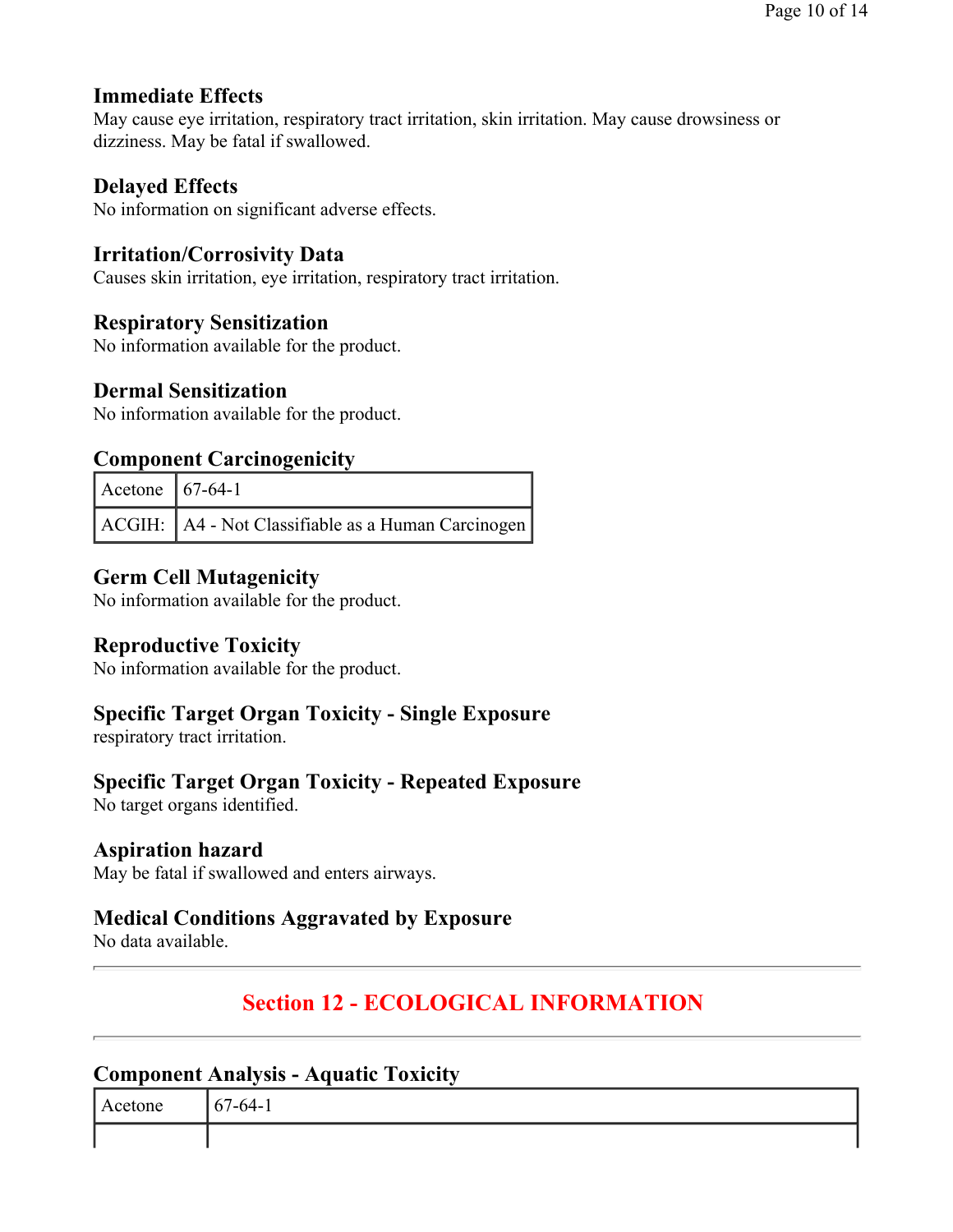| $\vert$ Fish: | LC50 96 h Oncorhynchus mykiss 4.74 - 6.33 mL/L; LC50 96 h Pimephales<br>promelas 6210 - 8120 mg/L [static]; LC50 96 h Lepomis macrochirus 8300 mg/L |
|---------------|-----------------------------------------------------------------------------------------------------------------------------------------------------|
| Invertebrate: | EC50 48 h Daphnia magna 10294 - 17704 mg/L [static] EPA; EC50 48 h Daphnia<br>magna 12600 - 12700 mg/L IUCLID                                       |

# **Section 13 - DISPOSAL CONSIDERATIONS**

## **Disposal Methods**

Dispose in accordance with all applicable regulations. Do not puncture container.

# **Section 14 - TRANSPORT INFORMATION**

**US DOT Information**: **Shipping Name:**Aerosols, flammable **UN/NA #:** UN1950

**TDG Information: Shipping Name:**AEROSOLS, flammable **UN#:** UN1950

# **Section 15 - REGULATORY INFORMATION**

## **U.S. Federal Regulations**

This material contains one or more of the following chemicals required to be identified under SARA Section 302 (40 CFR 355 Appendix A), SARA Section 313 (40 CFR 372.65), CERCLA (40 CFR 302.4), TSCA 12(b), and/or require an OSHA process safety plan.

| Acetone | $167-64-1$                                 |
|---------|--------------------------------------------|
|         | $CERCLA:$ 5000 lbfinal RQ; 2270 kgfinal RQ |

**SARA Section 311/312 (40 CFR 370 Subparts B and C) Acute Health:** Yes **Chronic Health:** No **Fire:** Yes **Pressure:** Yes **Reactivity:** No

# **U.S. State Regulations**

The following components appear on one or more of the following state hazardous substances lists:

| Component               | $\mathsf{C}\mathsf{A}\mathsf{S}$ | $\mathsf{C}\mathsf{A}$ | $MA$ $MN$       | $\overline{\rm N}$ | PA  |
|-------------------------|----------------------------------|------------------------|-----------------|--------------------|-----|
| $\vert$ 2-Methylpentane | $107-83-5$ Yes                   |                        | $ $ Yes $ $ Yes | Yes                | Yes |
| 3-Methylpentane         | $196-14-0$                       | Yes                    | Yes Yes         | N <sub>0</sub>     | Yes |
| Acetone                 | $167 - 64 - 1$                   | $\vert$ Yes            | $Yes \mid Yes$  | $\vert$ Yes        | Yes |
| $ 1,1$ -Difluoroethane  | $75-37-6$                        | $ N_{0} $              | $Yes \mid No$   | Yes                | No  |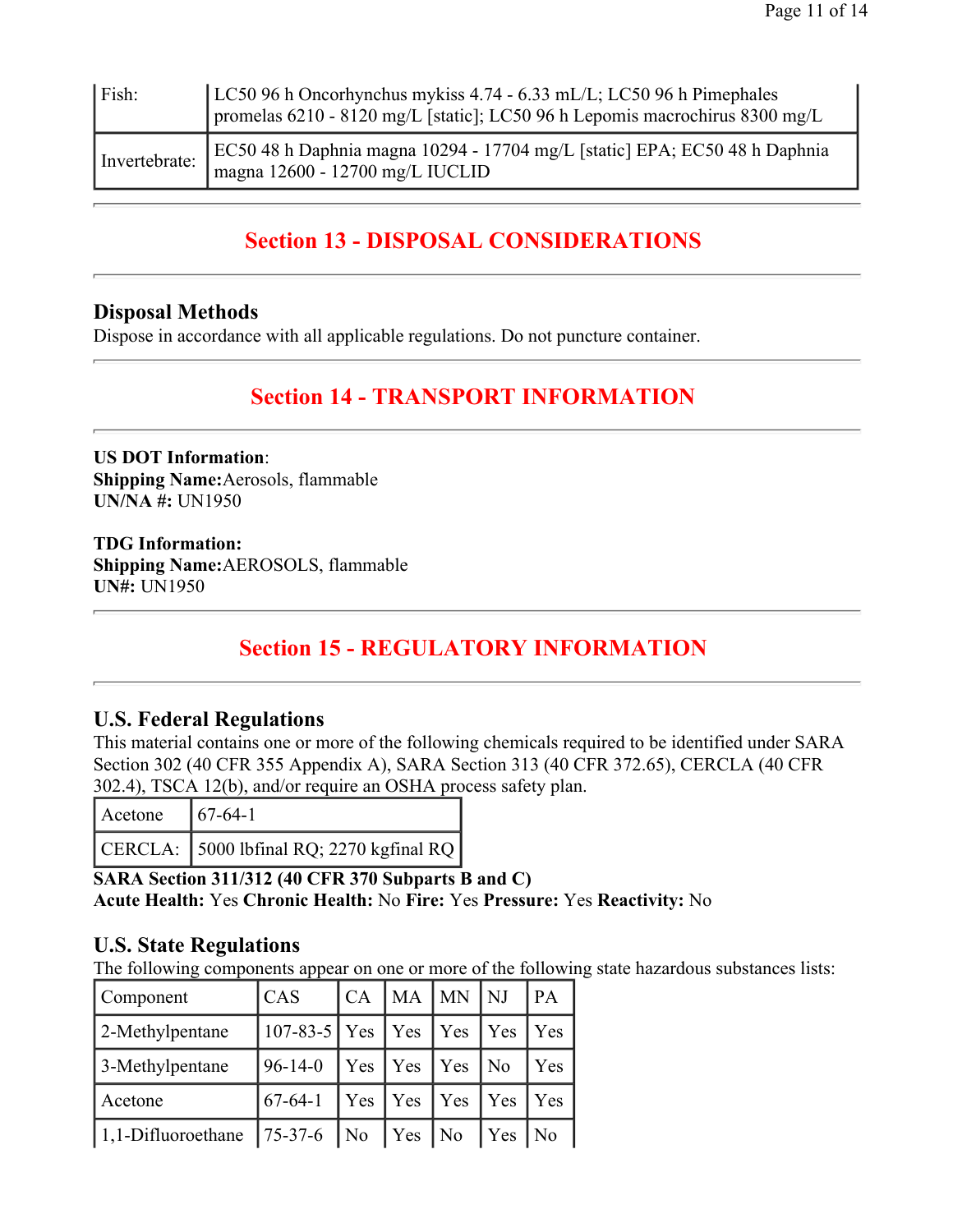| Neohexane                                                      | $75-83-2$ $\sqrt{Y}$ es $\sqrt{Y}$ es $\sqrt{Y}$ es $\sqrt{Y}$ es $\sqrt{Y}$ |  |  |  |
|----------------------------------------------------------------|------------------------------------------------------------------------------|--|--|--|
| 2,3-Dimethylbutane 79-29-8   Yes   Yes   Yes   Yes   Yes   Yes |                                                                              |  |  |  |

# **Not listed under California Proposition 65**

## **Canadian WHMIS Ingredient Disclosure List (IDL)**

Components of this material have been checked against the Canadian WHMIS Ingredients Disclosure List. The List is composed of chemicals which must be identified on MSDSs if they are included in products which meet WHMIS criteria specified in the Controlled Products Regulations and are present above the threshold limits listed on the IDL

| 2-Methylpentane    | $107 - 83 - 5$                               |
|--------------------|----------------------------------------------|
|                    | $1\%$                                        |
| 3-Methylpentane    | $96 - 14 - 0$                                |
|                    | 1 % (related to Hexane, branched and linear) |
| Acetone            | $67 - 64 - 1$                                |
|                    | $1\%$                                        |
| Neohexane          | $75 - 83 - 2$                                |
|                    | $1\%$                                        |
| 2,3-Dimethylbutane | $79 - 29 - 8$                                |
|                    | $1\%$                                        |

## **Component Analysis - Inventory**

2-Methylpentane (107-83-5)

| l US | СA                              | EU | $AU$ PH | <b>ENCS</b> | $JP -$<br><b>ISHL</b> | ' KR -<br><b>KECI/KECL</b> | $KR -$<br>' TCCA | CN NZ |        | MX  |
|------|---------------------------------|----|---------|-------------|-----------------------|----------------------------|------------------|-------|--------|-----|
|      | Yes   DSL   EIN   Yes   No   No |    |         |             | No                    | Yes                        | N <sub>0</sub>   | No    | $'$ No | Yes |

#### 3-Methylpentane (96-14-0)

| <b>US</b> | CA  | EU              | $AU$ PH | <b>ENCS</b> | $JP -$<br><b>ISHL</b> | $KR -$<br><b>KECI/KECL</b> | $KR -$<br>'TCCA |                |        | $CN$ NZ MX |
|-----------|-----|-----------------|---------|-------------|-----------------------|----------------------------|-----------------|----------------|--------|------------|
| Yes       | DSL | $ EN Yes No No$ |         |             | No                    | Yes                        | N <sub>0</sub>  | N <sub>o</sub> | $'$ No | Yes        |

Acetone (67-64-1)

| l US | CA                                              | EU | $AU$ PH | <b>ENCS</b> | $JP -$<br><b>ISHL</b> | ' KR -<br><b>KECI/KECL</b> | ' KR -<br>TCCA | <b>CN</b> | $\overline{NZ}$ | MX              |
|------|-------------------------------------------------|----|---------|-------------|-----------------------|----------------------------|----------------|-----------|-----------------|-----------------|
|      | $ $ Yes $ $ DSL $ $ EIN $ $ Yes $ $ Yes $ $ Yes |    |         |             | No                    | Yes                        | No             |           |                 | Yes   Yes   Yes |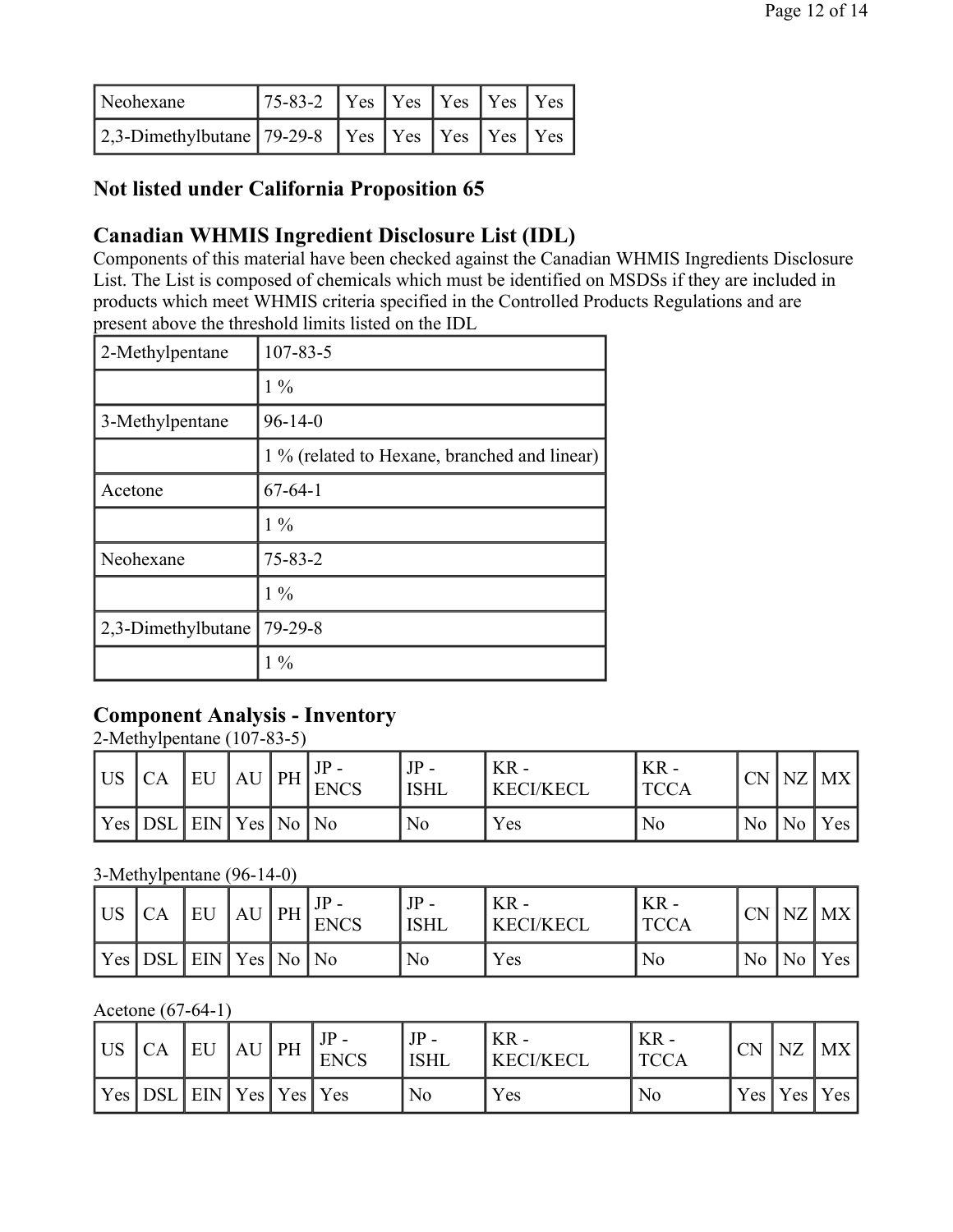1,1-Difluoroethane (75-37-6)

| <b>US</b> | <b>CA</b>                        | EU | $AU$ PH | <b>ENCS</b> | $JP -$<br><b>ISHL</b> | $KR -$<br><b>KECI/KECL</b> | $KR -$<br><b>TCCA</b> | <b>CN</b> | NZ | MX              |
|-----------|----------------------------------|----|---------|-------------|-----------------------|----------------------------|-----------------------|-----------|----|-----------------|
|           | Yes   DSL   EIN   Yes   Yes   No |    |         |             | No                    | Yes                        | No                    |           |    | Yes   Yes   Yes |

Neohexane (75-83-2)

| l US | CA                              | EU | $AU$ PH | <b>ENCS</b> | <b>ISHL</b> | $KR -$<br><b>KECI/KECL</b> | $KR -$<br>' TCCA |  | $CN$ $NZ$ $MX$                            |
|------|---------------------------------|----|---------|-------------|-------------|----------------------------|------------------|--|-------------------------------------------|
|      | Yes   DSL   EIN   Yes   No   No |    |         |             | No          | Yes                        | No               |  | $\vert$ No $\vert$ No $\vert$ Yes $\vert$ |

2,3-Dimethylbutane (79-29-8)

| US  | CA         | EU               | AU | $\overline{\text{PH}}$ | <b>ENCS</b> | JP<br><b>ISHL</b> | $KR -$<br><b>KECI/KECL</b> | $KR -$<br>TCCA |    |           | $CN$ $NZ$ $MX$ |
|-----|------------|------------------|----|------------------------|-------------|-------------------|----------------------------|----------------|----|-----------|----------------|
| Yes | <b>DSL</b> | $ ENN Yes No No$ |    |                        |             | No                | Yes                        | No             | No | $ N_{0} $ | Yes            |

# **Section 16 - OTHER INFORMATION**

#### **HMIS Rating**

Health: 2 Fire: 4 Reactivity: 1 Hazard Scale:  $0 =$  Minimal  $1 =$  Slight  $2 =$  Moderate  $3 =$  Serious  $4 =$  Severe  $* =$  Chronic hazard

## **Summary of Changes**

New SDS: 11/24/2014

## **Key / Legend**

ACGIH - American Conference of Governmental Industrial Hygienists; ADR - European Road Transport; AU - Australia; BOD - Biochemical Oxygen Demand; C - Celsius; CA - Canada; CAS - Chemical Abstracts Service; CERCLA - Comprehensive Environmental Response, Compensation, and Liability Act; CLP - Classification, Labelling, and Packaging; CN - China; CPR - Controlled Products Regulations; DFG - Deutsche Forschungsgemeinschaft; DOT - Department of Transportation; DSD - Dangerous Substance Directive; DSL - Domestic Substances List; EEC - European Economic Community; EINECS - European Inventory of Existing Commercial Chemical Substances; EPA - Environmental Protection Agency; EU - European Union; F - Fahrenheit; IARC - International Agency for Research on Cancer; IATA - International Air Transport Association; ICAO - International Civil Aviation Organization; IDL - Ingredient Disclosure List; IDLH - Immediately Dangerous to Life and Health; IMDG - International Maritime Dangerous Goods; JP - Japan; Kow - Octanol/water partition coefficient; KR - Korea; LEL - Lower Explosive Limit; LLV - Level Limit Value; LOLI - List Of LIsts™ - ChemADVISOR's Regulatory Database; MAK - Maximum Concentration Value in the Workplace; MEL - Maximum Exposure Limits; NFPA - National Fire Protection Agency; NIOSH - National Institute for Occupational Safety and Health; NJTSR - New Jersey Trade Secret Registry; NTP - National Toxicology Program; NZ - New Zealand; OSHA -